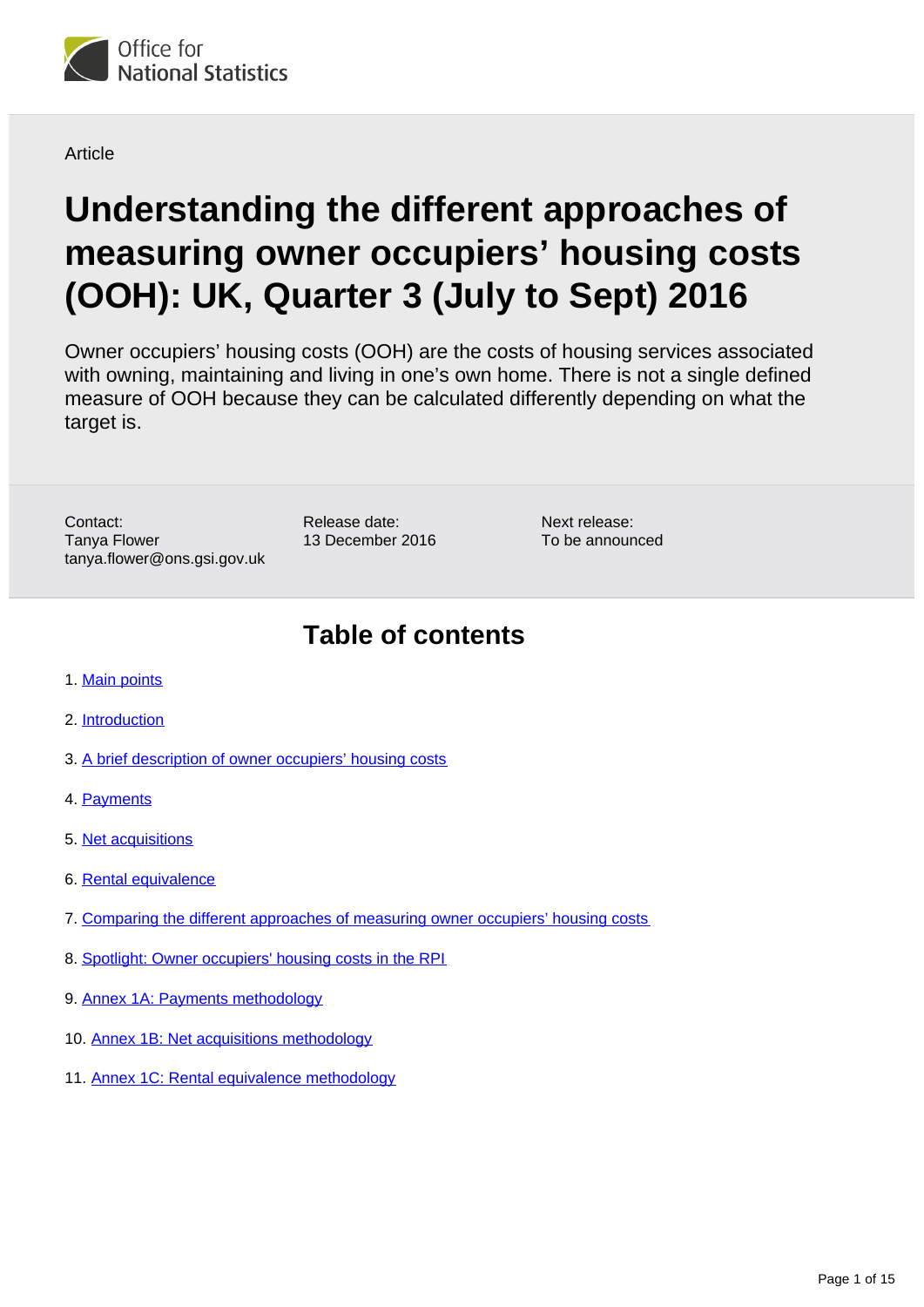## <span id="page-1-0"></span>**1 . Main points**

Owner occupiers' housing costs (OOH) in the UK under the rental equivalence approach have grown by 2.4% in Quarter 3 (July to Sept) 2016.

OOH according to the net acquisition approach have grown by 2.1% in Quarter 3 2016.

OOH compiled using the payments approach experienced growth of 1.3% in Quarter 3 2016.

## <span id="page-1-1"></span>**2 . Introduction**

This series of articles aims to provide more information about the different approaches to measuring owner occupiers' housing costs (OOH) to aid your understanding of the differences in concept and underlying methodology. It will be updated on a quarterly basis to evaluate the performance of the different measures over time, in prevailing economic conditions. It will also include a new "spotlight" section each quarter that focuses on a particular topic relevant to the measurement of OOH. This quarter, the spotlight will compare the measure of OOH used in the RPI alongside the other approaches. We invite you to submit ideas for future spotlights to cpi@ons.gsi.gov.uk.

For more information about the different methods, please see the first article in the series – [Understanding the](https://www.ons.gov.uk/economy/inflationandpriceindices/articles/understandingthedifferentapproachesofmeasuringowneroccupiershousingcosts/quarter2aprtojune2016)  [different approaches of measuring owner occupiers' housing costs \(OOH\): Quarter 2 \(Apr to June\) 2016](https://www.ons.gov.uk/economy/inflationandpriceindices/articles/understandingthedifferentapproachesofmeasuringowneroccupiershousingcosts/quarter2aprtojune2016), which provides a more detailed description of each of the methods. This first article also provides a more detailed commentary and analysis of the historical time series and the main drivers behind these long-term trends. You should note that the payments approach and net acquisitions are both experimental indices and therefore we would caution against any use other than for research purposes. More information on the methodology for each approach can also be found in Annex 1.

## <span id="page-1-2"></span>**3 . A brief description of owner occupiers' housing costs**

The Consumer Prices Index including owner occupiers' housing costs (CPIH) is identical to the UK's headline measure of consumer price inflation, the Consumer Prices Index (CPI), with the additional inclusion of a measure of owner occupiers' housing costs  $(OOH)^1$ . OOH are the costs of housing services associated with owning, maintaining and living in one's own home. This is distinct from the cost of purchasing a house which is partly for the accumulation of wealth and partly for housing services.

There is not a single defined measure of OOH because they can be calculated differently depending on what the target is. In particular, should OOH be measured at the point of acquisition of the housing service, the point of use, or the point at which it is paid for? Each of these 3 approaches has its own specific methodological strengths and weaknesses, and is measured using different methods.

#### **Notes for: A brief description of owner occupiers' housing costs**

1. From March 2017, CPIH will also include a measure of Council Tax in the index. Please see the National [Statistician's statement](https://www.ons.gov.uk/news/statementsandletters/statementonfutureofconsumerpriceinflationstatisticsintheuk) for more information.

### <span id="page-1-3"></span>**4 . Payments**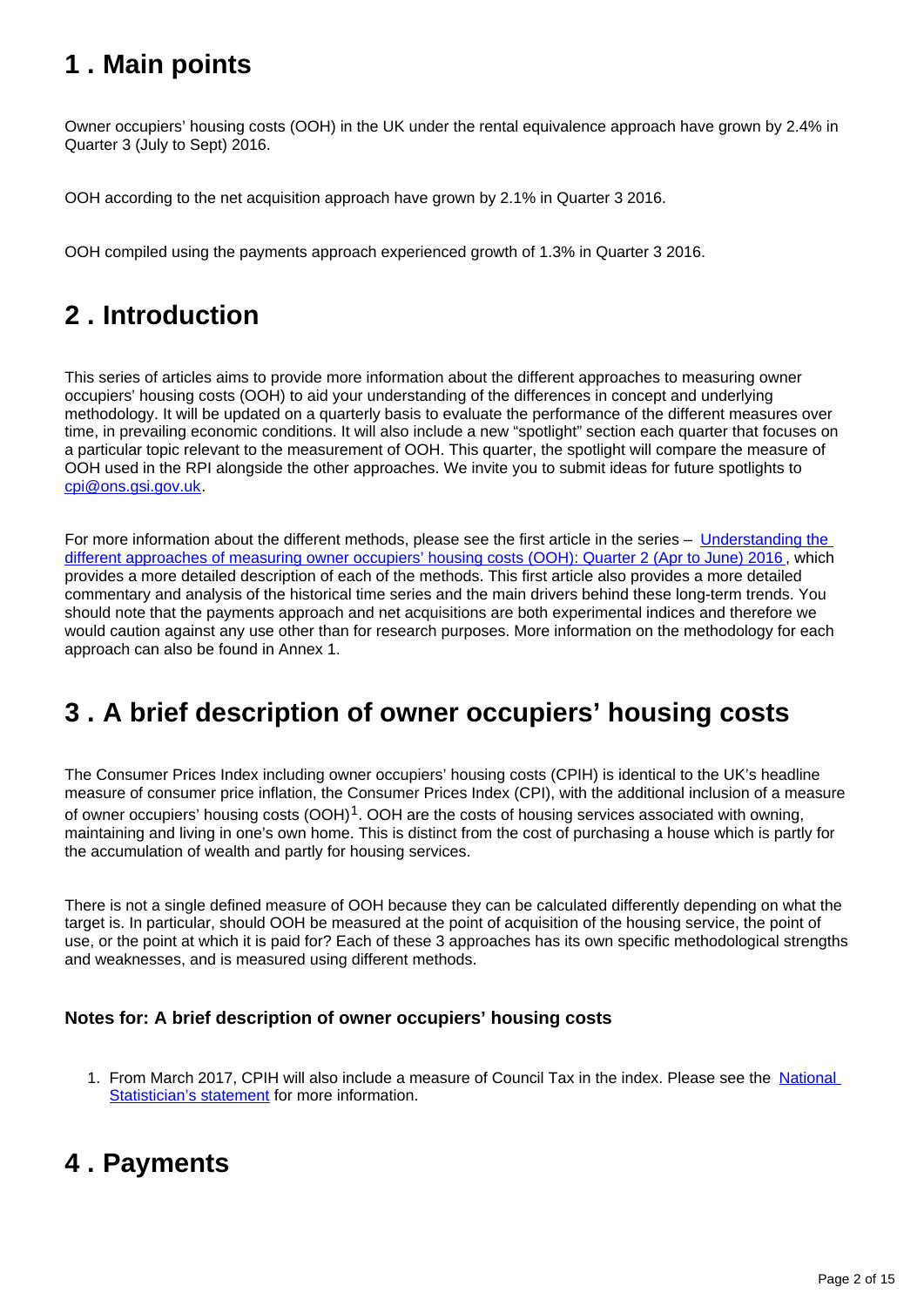### **What is the payments approach?**

The payments approach aims to measure the payments related to the ownership of owner occupier housing. This means that all payments that households make as owner occupiers when consuming housing should be included, such as mortgage interest payments, transaction costs such as estate agency fees and legal fees, and running costs such as repairs and maintenance, ground rent and dwelling insurance. The payments approach is not our favoured method to measuring owner occupiers' housing costs (OOH) in CPIH. This is because a consumer prices index aims to measure consumption, and interest payments represent the cost of borrowing money rather than the cost of consumption.

OOH(Payments) is an experimental series, and we therefore advise using it with some caution. We are continuing to work on identifying possible improvements to the current methodology and data sources. Any changes to the index will be highlighted in future releases and we will update the methodology section and historical series accordingly. For more information on the current methodology and data sources used to construct the OOH(Payments) approach, please see Annex 1A.

### **Latest figure and long-term trend**

Owner occupiers' housing costs compiled using the payments approach experienced growth of 1.3% in Quarter 3 (July to Sept) 2016 compared with Quarter 3 2015 (Figure 1). This remains unchanged from Quarter 2 (Apr to June) 2016 and is in line with historical trends.

Figure 2 presents the contributions to the quarterly growth rate of OOH(Payments) from the sub-indices used in its construction. Looking at contributions to growth is helpful to provide insight into the main drivers behind the year-on-year changes in the series. Council Tax was the highest positive contributor, which is in line with recent quarters. Mortgage interest rates also remain the largest negative contributor. The drop in the Bank of England base rate to 0.25% in August 2016 could impact on the contribution from mortgage interest payments in the future.

For a longer time series of contributions, please see the [dataset](https://www.ons.gov.uk/economy/inflationandpriceindices/datasets/understandingthedifferentapproachesofmeasuringowneroccupiershousingcosts) presented alongside this release.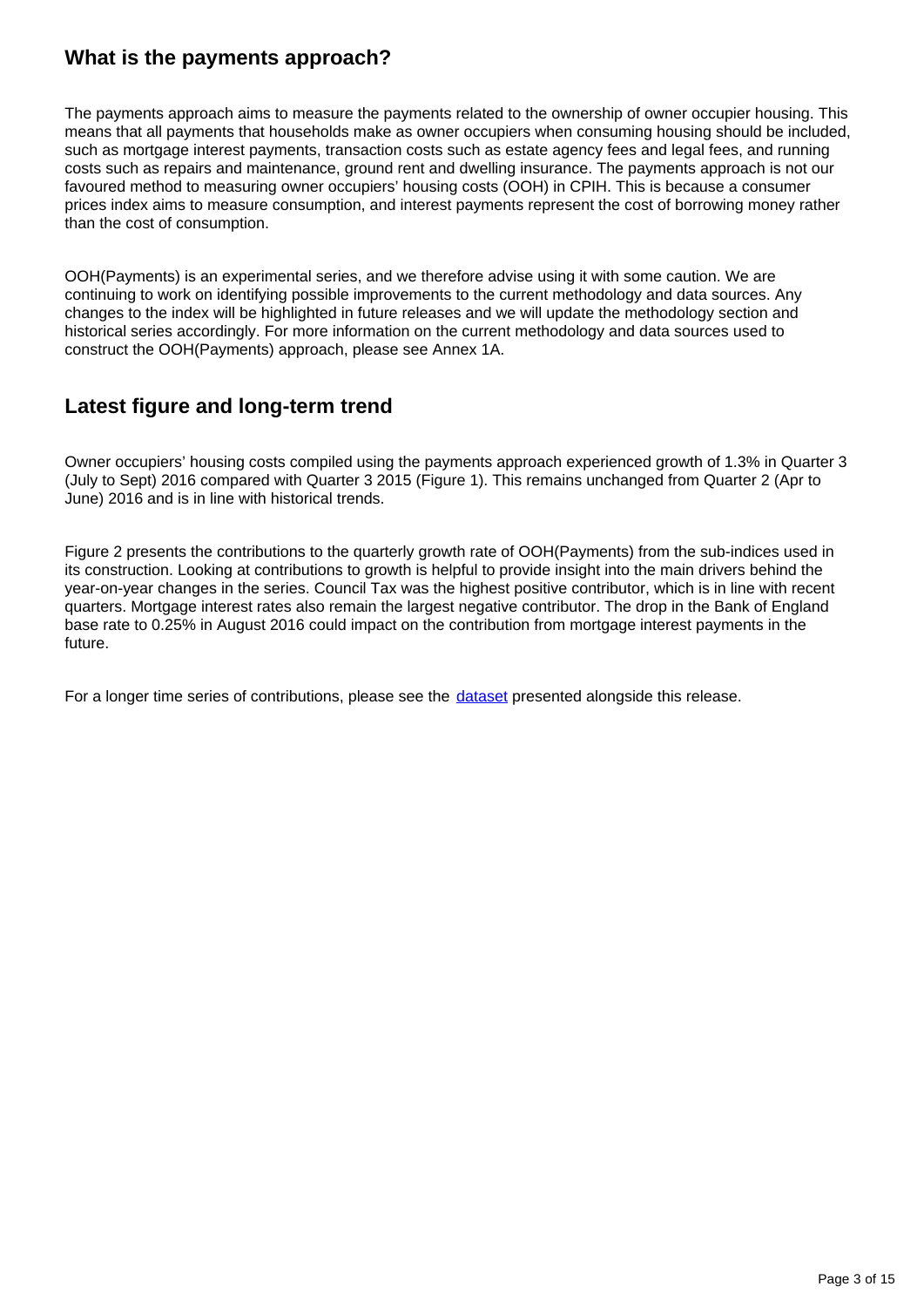#### **Figure 1: OOH (Payments) growth rate, quarter on corresponding quarter of previous year**



#### **Source: Office for National Statistics**

#### **Notes:**

1. Q1 refers to Quarter 1 (Jan to Mar); Q2 refers to Quarter 2 (Apr to June); Q3 refers to Quarter 3 (July to Sept); and Q4 refers to Quarter 4 (Oct to Dec).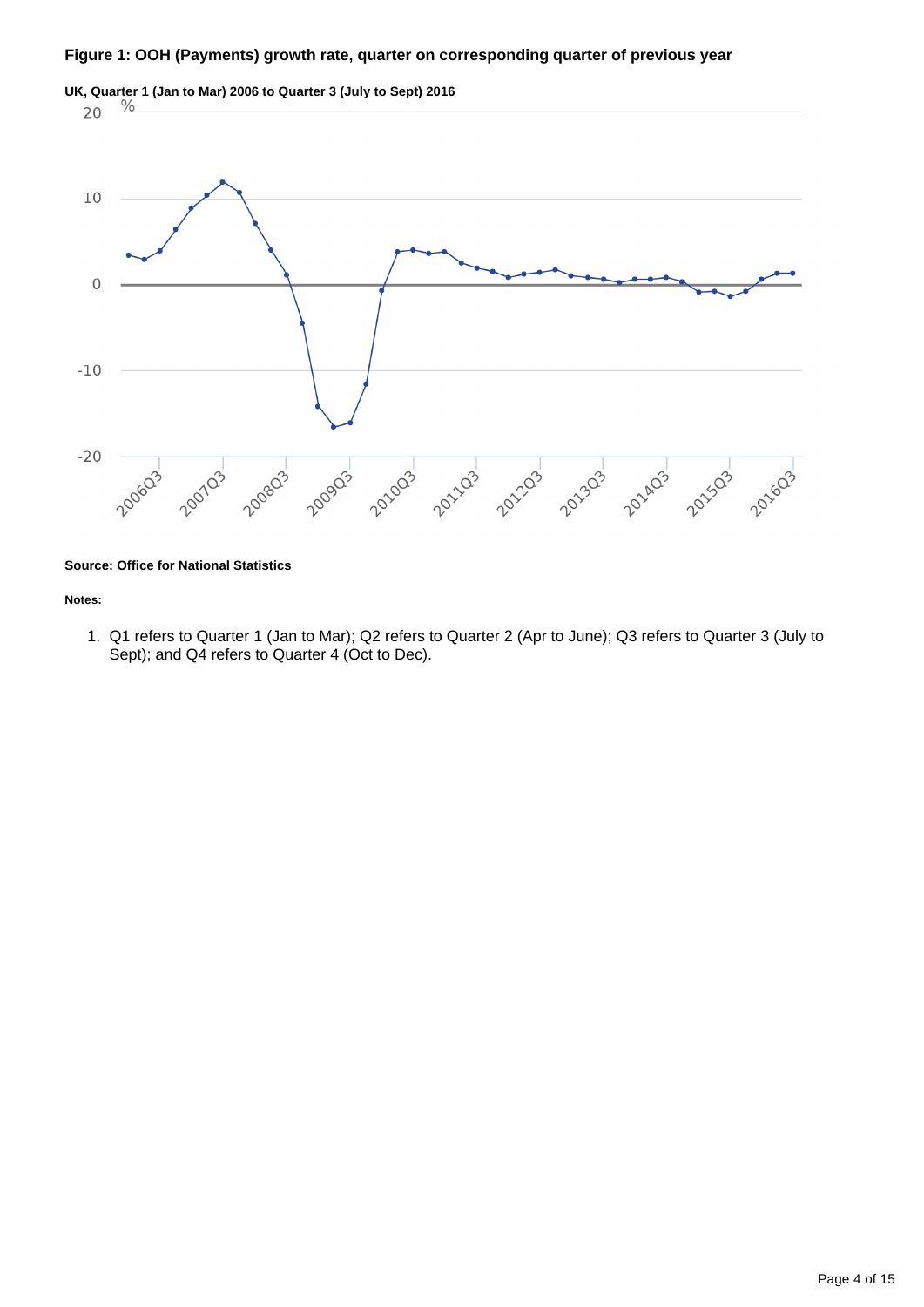#### **Figure 2: Contributions to percentage change in OOH(Payments) from component sub-indices, latest quarter on corresponding quarter of previous year**



#### **Source: Office for National Statistics**

#### **Notes:**

- 1. Contributions may not sum due to rounding. Council Tax includes council Tax in Great Britain and Northern Ireland rates. Other includes dwelling insurance, ground rent, estate agent fees, home-buyers survey and house conveyancing.
- 2. Q1 refers to Quarter 1 (Jan to Mar); Q2 refers to Quarter 2 (Apr to June); Q3 refers to Quarter 3 (July to Sept); and Q4 refers to Quarter 4 (Oct to Dec).

### <span id="page-4-0"></span>**5 . Net acquisitions**

### **What is the net acquisitions approach?**

The net acquisitions approach – OOH(NA) – theoretically treats a home as the purchase of a good that is part asset (the land) and part consumable (the house) and excludes the land component from the index. OOH(NA) also includes costs associated with buying and maintaining a house; for example, self-builds and renovations, repairs and maintenance, transfer costs and dwelling insurance. The "net" principle in net acquisitions relates to the fact that only transactions that occur between the OOH sector and other sectors (for example, construction firms and private landlords) should be included.

In practice, while the measure presented here is the best measure of the net acquisitions approach that we can currently produce, the lack of available source data means that some components are not recorded fully. For instance, because of the lack of available data, the methodology used does not separate between the land and house price, and therefore there will be some measure of asset price included in the example. We therefore advise that OOH(NA) should be used and referred to with caution, and it is consequently not our favoured approach of measuring OOH in CPIH. As with the OOH(Payments) approach, it is an experimental index and we will continue to work on improving the methodology and data sources used in the index. For more information on the methodology used to construct OOH(NA), please see Annex 1B.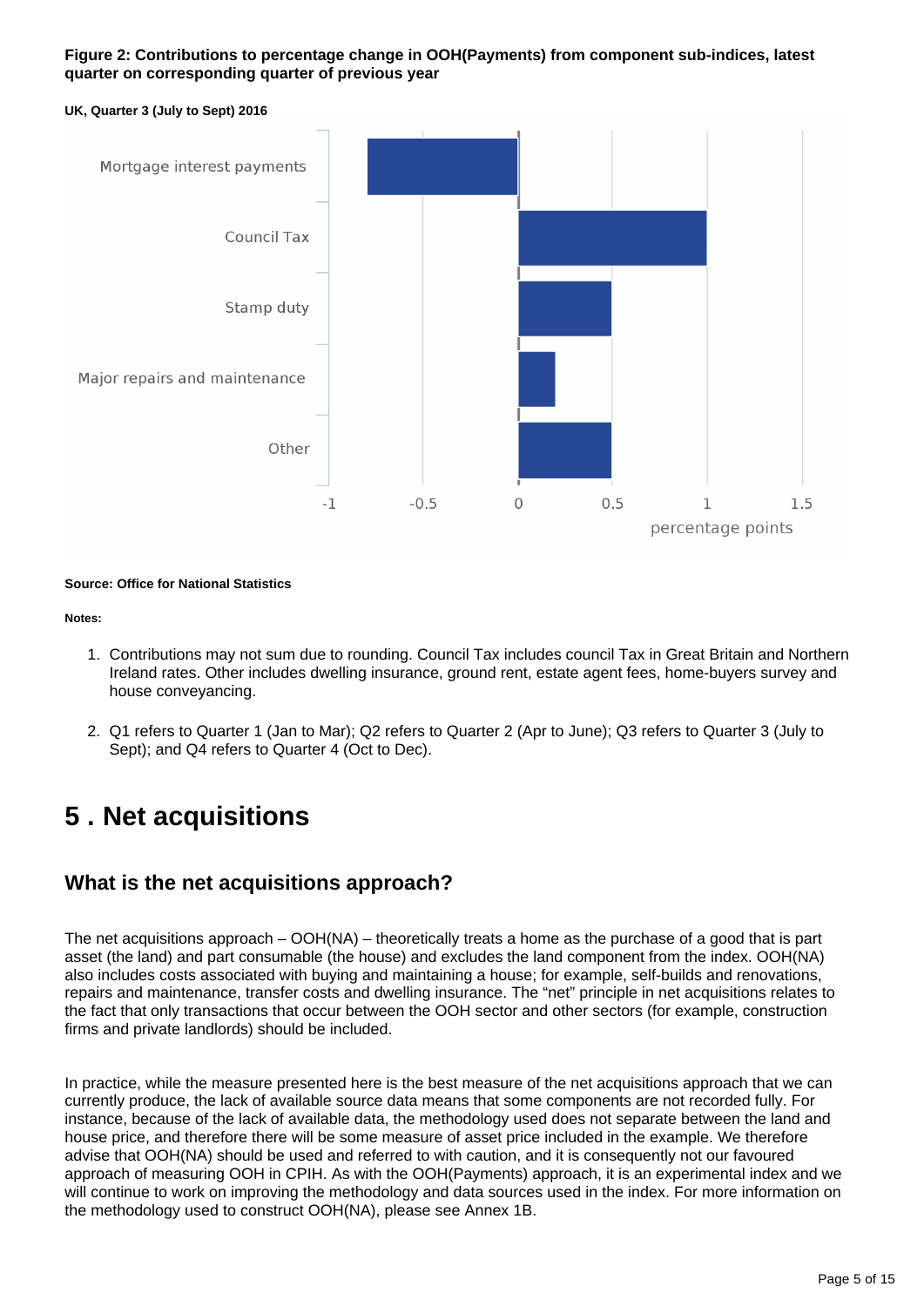A small error was detected in the release of Quarter 2 (Apr to June) 2016 Owner occupiers' housing costs using [the net acquisitions approach](http://www.ons.gov.uk/economy/inflationandpriceindices/datasets/owneroccupiershousingcostsusingthenetacquisitionsapproach) data on 23 September 2016. In this release, the indices were calculated using the new House Price Index (HPI). However, the expenditure data used to weight the indices had not been uprated with the indices created using the new HPI. This has now been corrected for this release and a revised historical series alongside an updated contributions chart is available in the dataset presented alongside this release.

### **Latest figure and long-term trend**

The net acquisitions approach – OOH(NA) – grew by 2.1% in Quarter 3 (July to Sept) 2016 compared with Quarter 3 2015. This is lower than the 3.4% growth rate for Quarter 2 2016 but is still in line with historical trends (Figure 3).

Figure 4 shows the contributions to quarter on corresponding quarter of previous year growth rate for OOH(NA). While new dwellings continued to be the main driver of the increase in OOH(NA), its contributions to the growth rate have halved since Quarter 2. The input data for the new dwellings series is the HPI, which has seen a fall in the 12-month growth rate since July 2016. This demonstrates one of the main limitations of the current method of measuring net acquisitions, which is that movements in the asset price are not excluded from the index and can therefore influence some of the main trends shown in the data.

For a longer time series of contributions, please see the [dataset](https://www.ons.gov.uk/economy/inflationandpriceindices/datasets/understandingthedifferentapproachesofmeasuringowneroccupiershousingcosts) presented alongside this release.



#### **Figure 3: OOH(NA) growth rate, quarter on corresponding quarter of previous year**

**Source: Office for National Statistics**

**Notes:**

1. Q1 refers to Quarter 1 (Jan to Mar); Q2 refers to Quarter 2 (Apr to June); Q3 refers to Quarter 3 (July to Sept); and Q4 refers to Quarter 4 (Oct to Dec).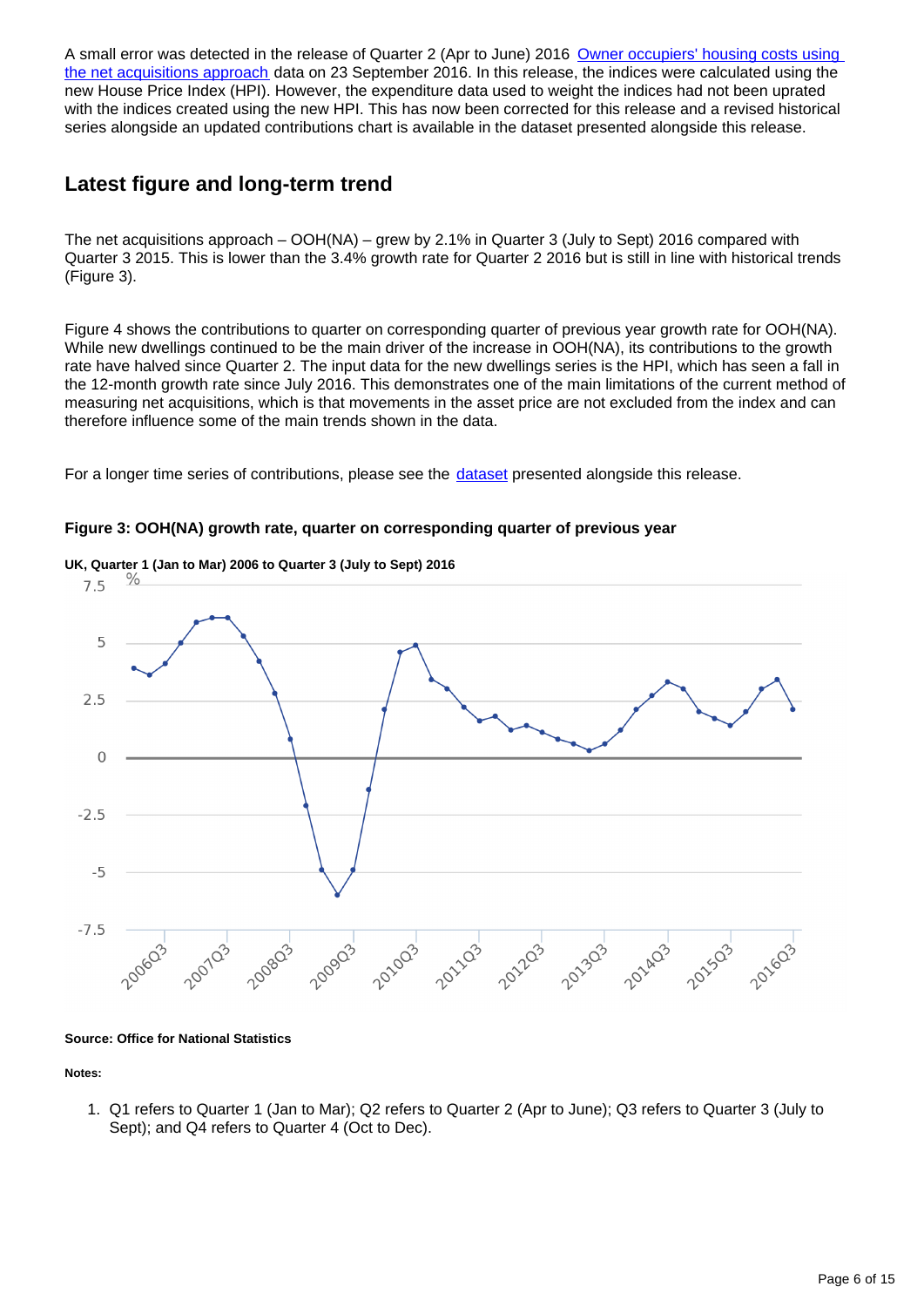#### **Figure 4: Contributions to percentage change in OOH(NA) from component sub-indices, latest quarter on corresponding quarter of previous year**

#### **UK, Quarter 3 (July to Sept) 2016**



#### **Source: Office for National Statistics**

#### **Notes:**

- 1. Contributions may not sum due to rounding. New dwellings includes acquisition of new dwellings and selfbuilds and renovations.
- 2. Q1 refers to Quarter 1 (Jan to Mar); Q2 refers to Quarter 2 (Apr to June); Q3 refers to Quarter 3 (July to Sept); and Q4 refers to Quarter 4 (Oct to Dec).

## <span id="page-6-0"></span>**6 . Rental equivalence**

### **What is the rental equivalence approach?**

The final section presents the rental equivalence approach to measuring owner occupiers' housing costs – OOH (RE), which targets the measurement of ongoing consumption of OOH services, rather than when OOH is acquired or when it is paid for. As the principle behind CPIH is to measure the average change in the prices of goods and services brought for the purpose of consumption by households, the appropriate measure of OOH in CPIH is rental equivalence, which captures the ongoing consumption of OOH services. This is because the other approaches include either a measure of interest rates, or some measure of the capital element of housing, which make them unsuitable for a price index that measures the changing cost of consumption. The approach is also based on a higher quality data source than the other approaches presented in this article, allowing for a more reliable estimate of the measure. For more information about why the rental equivalence is used in CPIH, please see the [CPIH compendium.](https://www.ons.gov.uk/economy/inflationandpriceindices/qmis/consumerpriceinflationqmi)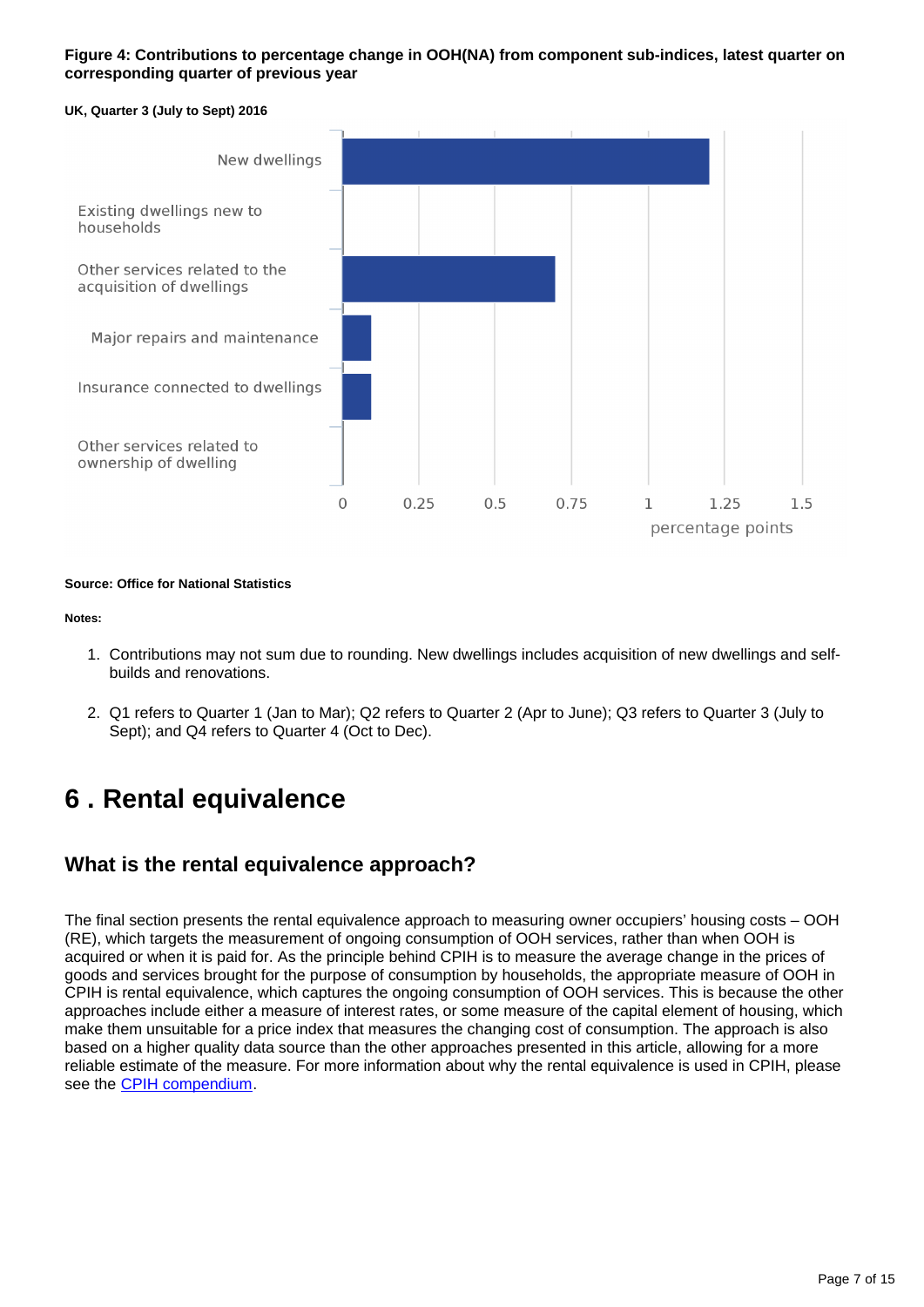### **Latest figure and long-term trend**

OOH(RE) grew by 2.4% in September 2016 compared with September 2015 (Figure 5). This continued the upward trend in 12-month growth rate of OOH(RE) seen since the end of 2015 and began to reach similar levels of growth seen prior to the economic downturn in 2008. On a quarterly basis for consistency with OOH (Payments) and OOH(NA), OOH(RE) grew by 2.4% in Quarter 3 (July to Sept) 2016 compared with the corresponding quarter of the previous year, up from 2.3% in Quarter 2 (Apr to June) 2016.



#### **Figure 5: 12-month growth rate of OOH(RE)**

#### **Source: Office for National Statistics**

#### **Notes:**

1. Q1 refers to Quarter 1 (Jan to Mar); Q2 refers to Quarter 2 (Apr to June); Q3 refers to Quarter 3 (July to Sept); and Q4 refers to Quarter 4 (Oct to Dec).

### <span id="page-7-0"></span>**7 . Comparing the different approaches of measuring owner occupiers' housing costs**

Although there is not a single defined measure of OOH, and each of the methods discussed prior measure different aspects of OOH, it is still useful to look at the 3 measures together to see how they differ over time.

The cumulative measure of all 3 approaches is presented in Figure 6. It suggests that since 2005, OOH(NA) has shown the strongest growth over the period. OOH(Payments) saw strong growth prior to the economic downturn due to the large positive contributions from the growth in mortgage interest payments (Figure 6). Of the 3 measures, it has also seen the largest fall since the economic downturn, again driven by the falling price of mortgage interest payments and has still not recovered its pre-downturn peak.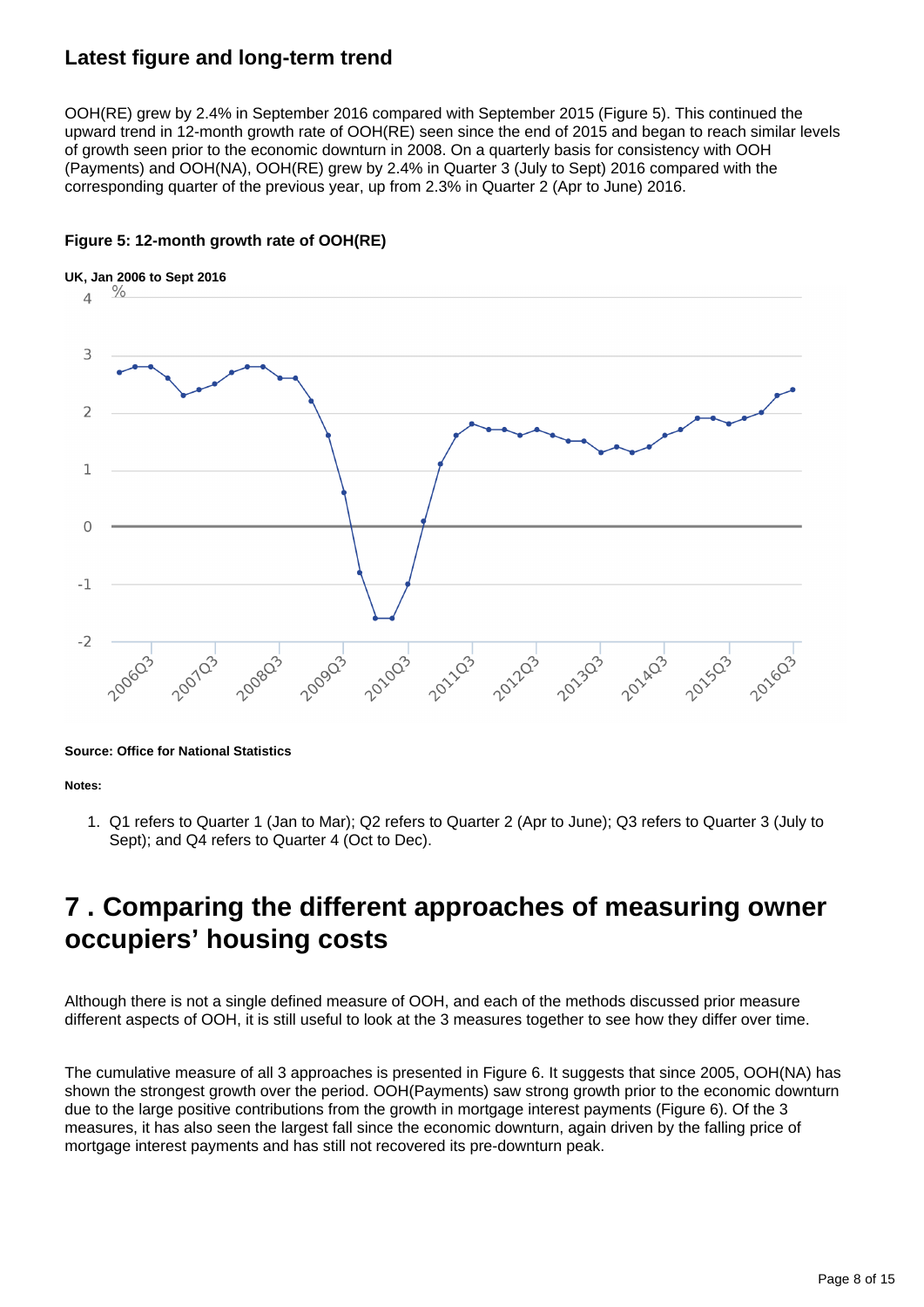OOH(RE) appears at a lag to the OOH(NA) and OOH(Payments) approaches for the peak and trough before and after the economic downturn. This lag is because OOH(RE) is a "stock" measure of rents. This means that it captures price information for the entire stock of rental properties, which includes existing contracted properties and properties that are new to the market. Therefore, the flow of new rents based on recent developments in house prices will only gradually influence its development because the stock of existing dwellings is so much larger. This also means that the relative peaks and troughs of OOH(RE) will be subdued relative to OOH(NA) because the large stock of contracted rental properties is likely to mute the impact of volatile house prices.

#### **Figure 6: OOH(RE), OOH(NA) and OOH(Payments) indices, 2005 = 100**

### $2005 = 100$ OOH (RE) OOH (NA) -OOH (Payments) 140 130 120 110 100 90 80 200501 200701 200901 201101 201301 201501

**UK, Quarter 1 (Jan to Mar) 2005 to Quarter 3 (July to Sept) 2016**

The lag for OOH(RE) is not a disadvantage to using the rental equivalence approach in the calculation of the owner occupier's housing costs component in CPIH. This is because the rental equivalence approach aims to measure the housing services that are consumed each period (consistent with the principles that underlie the construction of CPIH) and therefore does not need to follow the trend of house prices. If consideration is required of house prices, the HPI should be used instead.

## <span id="page-8-0"></span>**8 . Spotlight: Owner occupiers' housing costs in the RPI**

Following user requests, this spotlight looks at the measure of owner occupiers' housing costs (OOH) that is included in the RPI and compares this with the other 3 approaches.

The Retail Prices Index (RPI) is a legacy index that no longer holds National Statistic status because of a number of factors that make it unfit for use as a measure of consumer prices inflation. For example, these include the use of the Carli formula and the treatment of owner occupiers' housing costs (OOH). In 2015, the [Johnson Review](http://intranet.ons.statistics.gov.uk/https:/www.statisticsauthority.gov.uk/reports-and-correspondence/reviews/uk-consumer-price-statistics-a-review/) recommended that:

"ONS and the UK Statistics Authority should re-state its position that the RPI is a flawed statistical measure of inflation which should not be used for new purposes and whose use should be discontinued for all purposes unless there are contractual commitments at stake".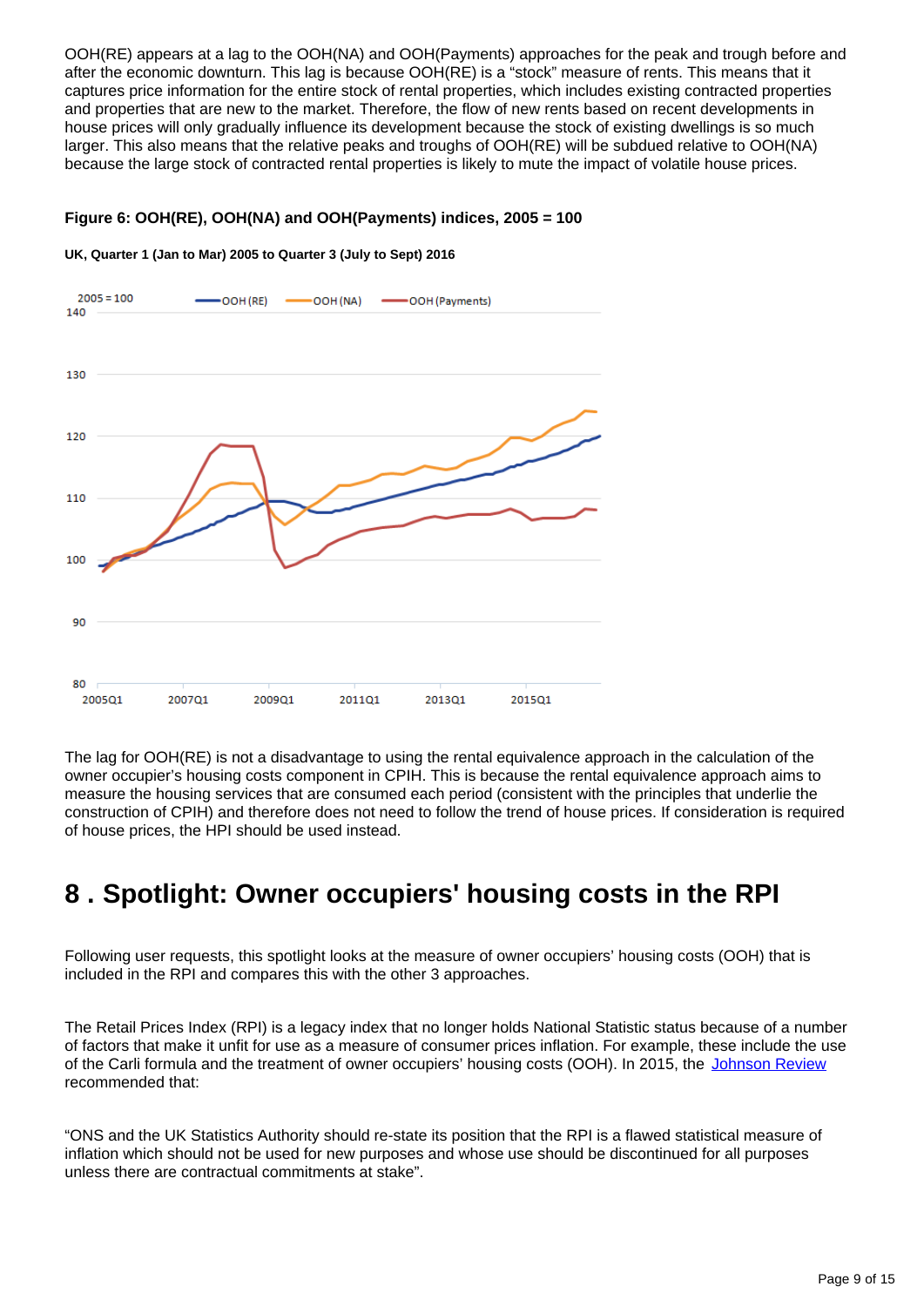Following a public consultation, the [National Statistician wrote](https://www.statisticsauthority.gov.uk/correspondence/shaping-the-future-of-consumer-inflation-statistics-in-the-uk/) to Sir Andrew Dilnot, Chair of the UK Statistics Authority, stating that:

"RPI is not a good measure of inflation and does not realistically have the potential to become one… from the start of 2017, ONS would publish the minimum of RPI-related data necessary to ensure the critical and essential needs of existing users are met".

The RPI is intended to follow an accounting approach to estimating OOH on a user costs basis similar to the rental equivalence approach (that is, it aims to measure the cost of using housing services). In theory, the full user cost model includes mortgage interest paid, opportunity cost of capital used, depreciation, running costs minus the capital gain. In practice, some of these elements are not directly observable and most countries that apply the user cost approach adapt this model in some way. The RPI can be thought of as following a user cost model, with opportunity costs and capital gains excluded. This is approach taken by the RPI Advisory Committee when they [reviewed the treatment of housing costs in the RPI](http://webarchive.nationalarchives.gov.uk/20160105160709/http:/www.ons.gov.uk/ons/guide-method/user-guidance/prices/cpi-and-rpi/rpi-advisory-committee-historic-reports-1947-1994/historic-reports-1994-cm-2717.pdf) in 1994.

However, the RPI approach is sometimes described as following a pseudo-payments approach due to the similarities between the 2 indices. Nonetheless, there are a number of differences between the RPI measure and the payments approach that has been calculated in this article, which is more in line with a true payments approach.

For instance, one of the problems for the payments approach is to account for major repairs and maintenance, which are difficult to obtain prices for on a consistent basis. One method of dealing with this problem is the approach taken in the RPI (which takes it closer to a user cost approach), which includes a component for the depreciation of the property. The approach was characterised as estimating the amount of money households should put aside for necessary major repairs and updating in order to maintain the value of the property. In the RPI, this is proxied by including a direct measure of house prices for the depreciation component. This means that there will be some measure of asset price included in the index, making it unsuitable as a measure of the cost of consumption. The use of mortgage interest payments as another sub-component also makes it unsuitable as a measure of consumer inflation. This is because interest payments represent the cost of borrowing money rather than the cost of consumption, and therefore it is not our favoured approach to measure OOH costs this way in a consumer prices index.

Table 1 presents the weights for a sub aggregate of the RPI Housing components excluding Rents. Mortgage Interest Payments (MIPs), Council Tax and Depreciation account for over half the total expenditure on OOH(RPI). In particular, in recent years Depreciation accounts for over 40% of expenditure on OOH(RPI), showing the impact of including a direct measure of house prices in the index.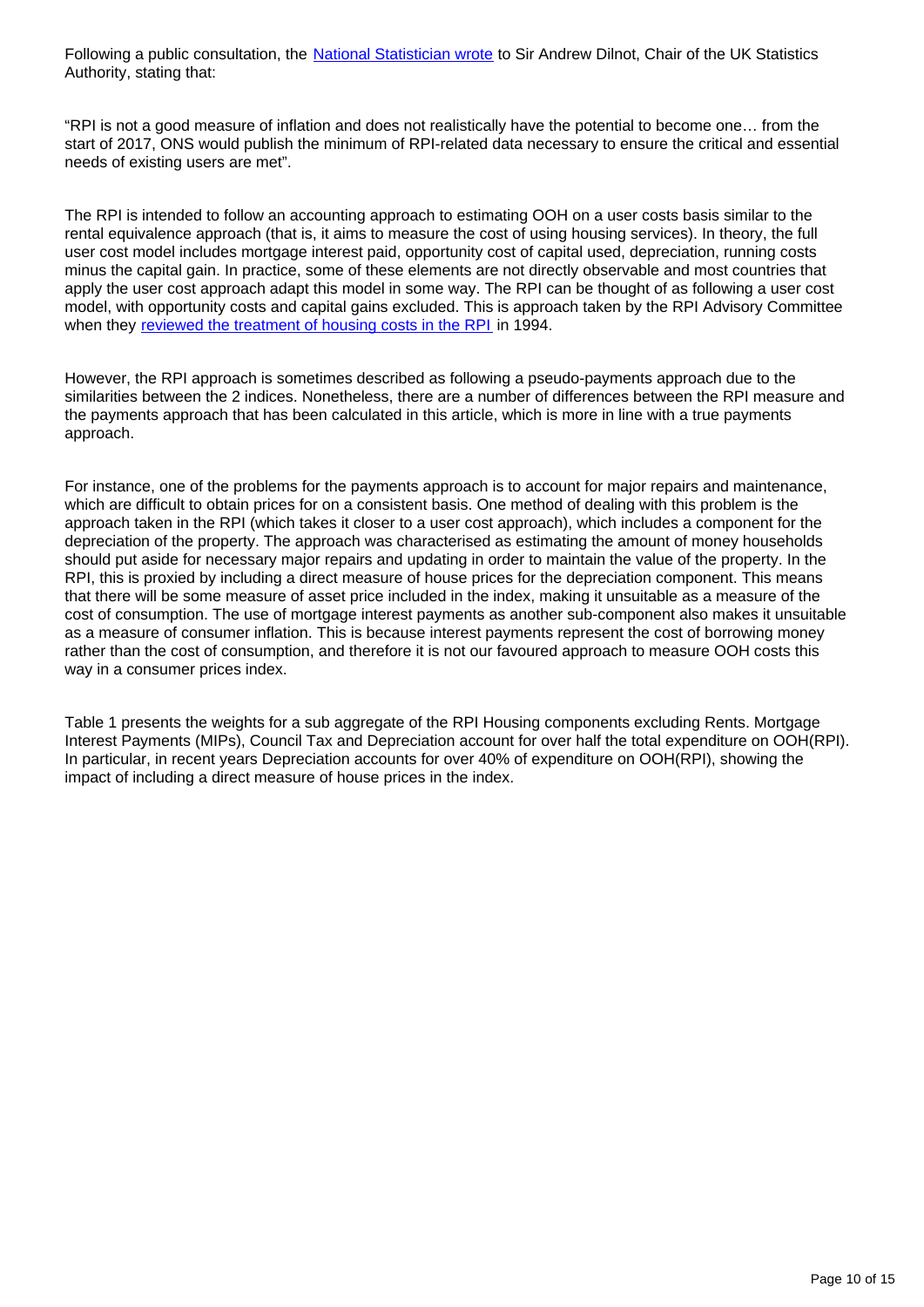|      |                  |                      |                                |                                                 |                                  |                                       |                               | % Weights<br>out of<br>1000 |
|------|------------------|----------------------|--------------------------------|-------------------------------------------------|----------------------------------|---------------------------------------|-------------------------------|-----------------------------|
| Year | Tax and<br>Rates | Council Depreciation | Do it<br>yourself<br>materials | <b>Dwelling</b><br>Insurance and<br>ground rent | Mortgage<br>interest<br>payments | Repairs and<br>maintenance<br>charges | Water<br>and other<br>charges | <b>OOH</b><br>(RPI)         |
| 2005 | 21.4             | 26.9                 | 7.7                            | 3.8                                             | 27.5                             | 6.6                                   | 6                             | 182                         |
| 2006 | 22               | 24.9                 | 7.3                            | $\overline{4}$                                  | 28.2                             | 6.8                                   | 6.8                           | 177                         |
| 2007 | 21.6             | 27                   | 4.9                            | 3.8                                             | 29.7                             | 6.5                                   | 6.5                           | 185                         |
| 2008 | 20               | 28.2                 | 4.6                            | 4.1                                             | 30.8                             | 6.2                                   | 6.2                           | 195                         |
| 2009 | 23               | 28.7                 | 5.2                            | 4.6                                             | 23.6                             | 6.9                                   | 8                             | 174                         |
| 2010 | 23.2             | 32.7                 | 4.8                            | 4.2                                             | 20.2                             | 7.1                                   | 7.7                           | 168                         |
| 2011 | 24.2             | 32.7                 | 5.5                            | 4.2                                             | 19.4                             | 6.1                                   | 7.9                           | 165                         |
| 2012 | 25.3             | 34.6                 | 4.9                            | 3.7                                             | 17.9                             | 5.6                                   | 8                             | 162                         |
| 2013 | 25.6             | 34.5                 | 4.2                            | 4.2                                             | 17.3                             | 6                                     | 8.3                           | 168                         |
| 2014 | 25.3             | 34.9                 | 3.6                            | 3.6                                             | 18.1                             | 6                                     | 8.4                           | 166                         |
| 2015 | 22.3             | 40.8                 | 4.5                            | 3.4                                             | 16.2                             | 5                                     | 7.8                           | 179                         |
| 2016 | 21.9             | 43.7                 | 3.8                            | 3.3                                             | 15.3                             | 4.9                                   | 7.1                           | 183                         |

Source: Office for National Statistics

Figure 7 presents the OOH(RPI) approach alongside the other approaches to measuring OOH discussed in this article. The OOH(RPI) saw the highest growth over the period before the economic downturn, mirroring the growth seen in OOH(Payments). Following the fall in OOH(RPI) caused by the reduction in the Bank of England base rate, and the impact that had on the price of mortgage interest payments, the index began to rise again. This time it mirrored the trend in the OOH(NA) approach, which also includes a direct measure of house prices. This demonstrates one of the main limitations for both the OOH(RPI) and OOH(NA) approaches, which is that movements in the asset price are not excluded from the index and can therefore influence some of the main trends shown in the data.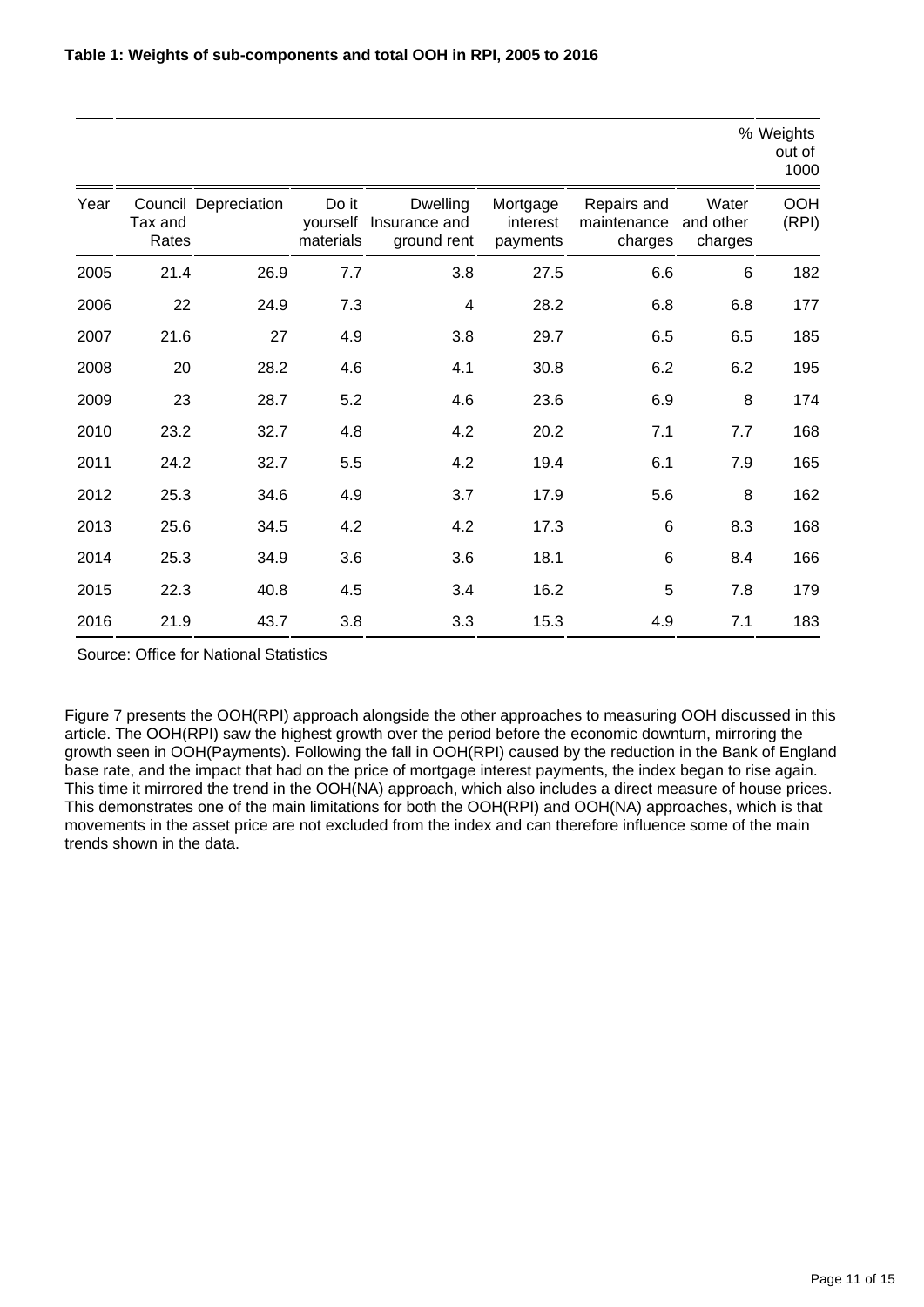### **Figure 7: OOH(RE), OOH(NA), OOH(Payments) and OOH(RPI) indices, 2005 = 100**



#### **UK, Quarter 1 (Jan to Mar) 2005 to Quarter 3 (July to Sept) 2016**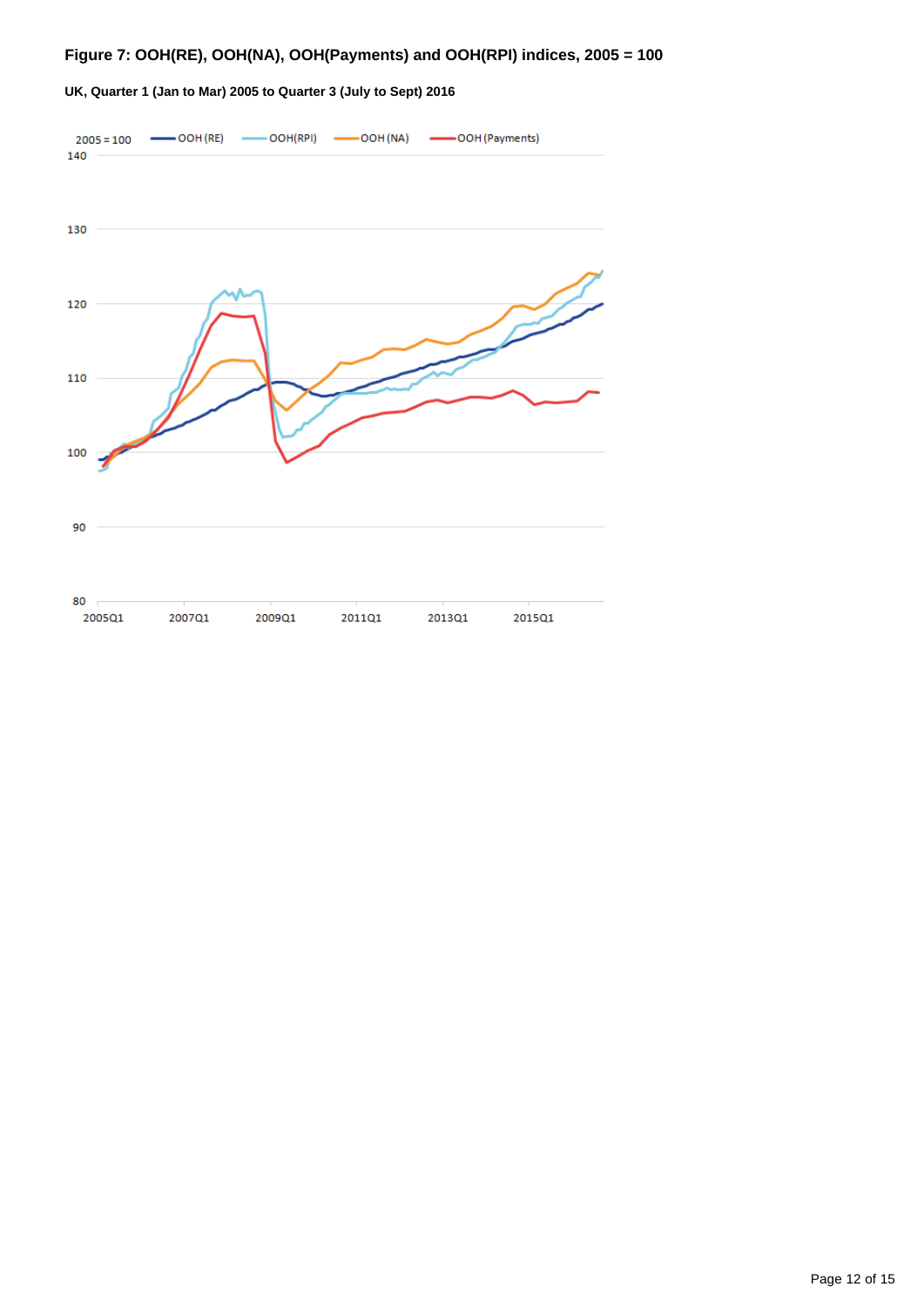## **9. Annex 1A: Payments methodology**

The payments approach is an experimental method for measuring owner-occupier housing (OOH) costs that attempts to capture what households pay out as owner occupiers when consuming housing (excluding capital repayments). This includes mortgage interest payments, transaction costs such as estate agency fees and legal fees, and running costs such as repairs and maintenance, ground rent and dwelling insurance.

Table 2 presents a full list of the OOH(Payments) component indices, as well as the source data for the prices and weights information used to construct the index. Most of the indices are drawn from the Retail Prices Index (RPI), which can be said to follow a payments approach to measuring OOH. One of the problems for the payments approach is to account for major repairs and maintenance, which are difficult to obtain prices for on a consistent basis. One method of dealing with this problem is the approach taken in the RPI, which includes a component for the depreciation of the property. The approach was characterised as estimating the amount of money households should put aside for necessary major repairs and updating in order to maintain the value of the property. The method used here, which is more in line with a true payments approach, is to include a major repairs and maintenance component, proxied by the regular repairs and maintenance series in the Consumer Prices Index (CPI) due to lack of alternative data source.

The other sub-index which does not come from the RPI is the Stamp Duty Index. This has been constructed for the OOH(NA) approach (see Annex 1B), and uses national accounts gross fixed capital formation (GFCF) and household final consumption expenditure (HHFCE) as the source data for the expenditure weights.

| <b>OOH</b><br>(Payments) interest<br>indices | payments (Great | Tax<br>Britain) | Ireland<br>rates | Mortgage Council Northern Dwelling Ground Stamp<br>insurance rent |            | Duty                                   | fees       | Estate Home- Major | survey maintenance | House<br>agent buyers repairs and conveyancing |
|----------------------------------------------|-----------------|-----------------|------------------|-------------------------------------------------------------------|------------|----------------------------------------|------------|--------------------|--------------------|------------------------------------------------|
| Source of<br>price data                      | <b>RPI</b>      | <b>RPI</b>      | <b>RPI</b>       | <b>RPI</b>                                                        | <b>RPI</b> | Stamp<br>duty<br>index                 | <b>RPI</b> | <b>RPI</b>         | <b>CPI</b>         | <b>RPI</b>                                     |
| Source of<br>weights<br>data                 | <b>RPI</b>      | <b>RPI</b>      | <b>RPI</b>       | <b>RPI</b>                                                        | <b>RPI</b> | <b>HHFCE RPI</b><br>and<br><b>GFCF</b> |            | <b>RPI</b>         | <b>HHFCE</b>       | <b>RPI</b>                                     |

#### **Table 2: Source data for OOH(Payments) sub-indices**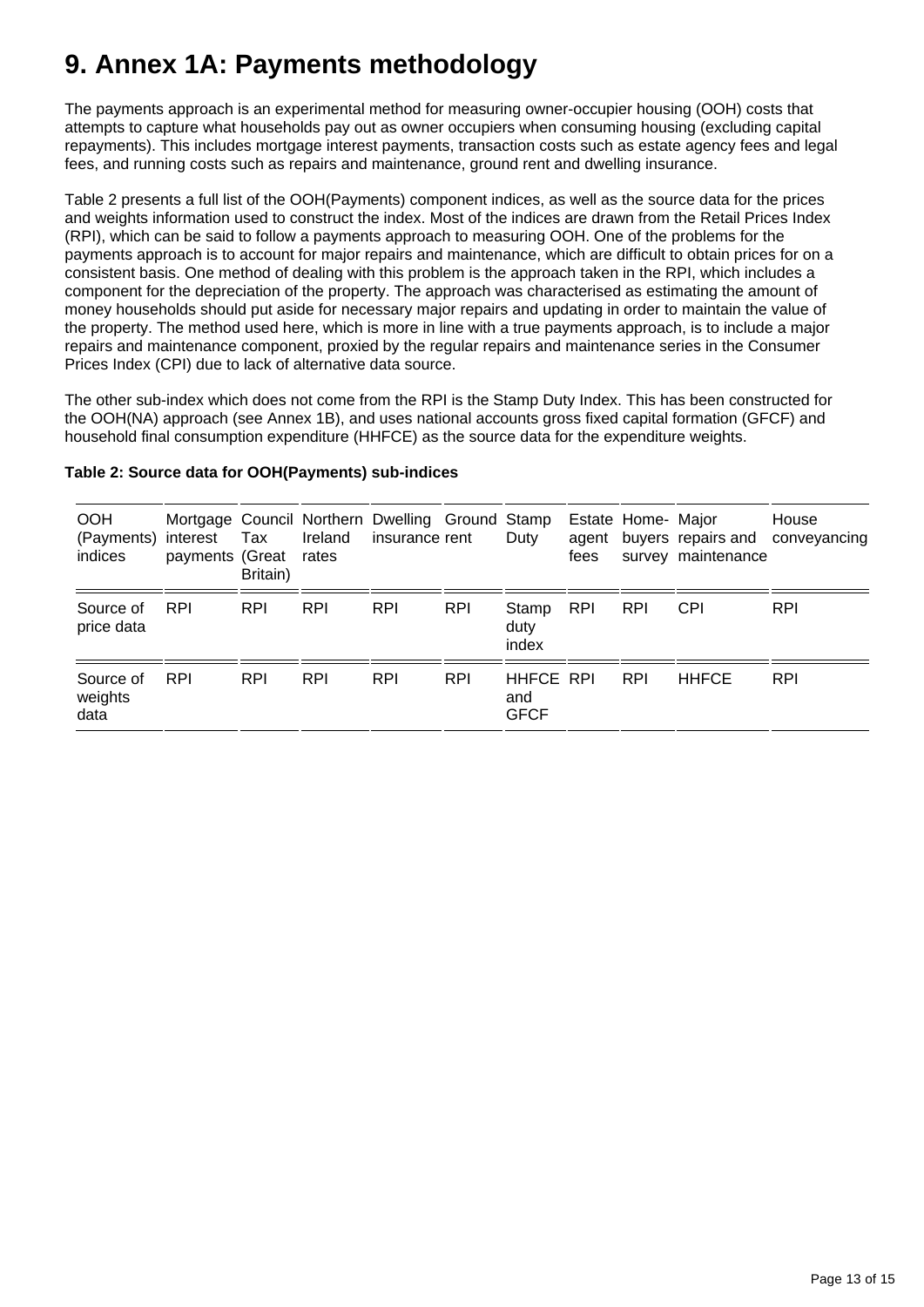## **10. Annex 1B: Net acquisitions methodology**

The net acquisitions approach is an experimental method for measuring owner occupier housing (OOH) costs that are associated with the purchase and ongoing ownership of dwellings for own use. As the Harmonised Index of Consumer Prices (HICP) does not cover investment spending, the net acquisitions approach treats a home as the purchase of a good that is part asset (the land) and part consumable (the house) and excludes the land component from the index. OOH(NA) also includes costs associated with buying and maintaining a house; for example, self-builds and renovations, repairs and maintenance, transfer costs and dwelling insurance. The method we use to calculate OOH(NA) was proposed by Eurostat. It groups sub-indices measuring different aspects of OOH costs into 2 classes; those related to the acquisition of dwellings and those related to the ownership of dwellings.

The ideal method for excluding the land component in OOH(NA) is the net-net approach, whereby prices and weights both exclude the land component from the house purchase. However, as many member states (including the UK) are unable to implement the net-net approach due to a lack of available data, Eurostat requires all member states to use the net-gross (net weight, gross price) approach. This includes the use of the House Price Index (HPI), which does not separate between the land and house price, within the "Acquisition of New Dwellings" and "'Existing Dwellings New to the OOH Sector" components. This means that the net acquisitions approach presented here will include some measure of asset price in the index.

In addition to the HPI, Table 3 presents the other sources of component price indices. With the exception of the Stamp Duty Index, all are drawn from some of our existing publications, including the Consumer Prices Index (CPI), Producer Price Index (PPI) and Retail Prices Index (RPI). More information about each of the sub-indices is available.

Table 3 also shows that the component expenditure weights used to compile OOH(NA) are derived from the national accounts gross fixed capital formation (GFCF) and household final consumption expenditure (HHFCE). The "net" principle in net acquisitions relates to the fact that only transactions that occur between the OOH sector and other sectors (for example, construction firms and private landlords) should be included. However, we cannot currently distinguish between sectors and therefore the weight for "Acquisition of New Dwellings" includes expenditure on all newly constructed dwellings and not those specifically destined for the OOH sector as per the methodology outlined by Eurostat. In addition, a weight for "Existing Dwellings New to the OOH Sector" does not exist; therefore, a zero weight is currently applied.

|                                   |                                                 | Acquisition of dwellings                 | Ownership of dwellings                      |                                         |                                     |                                             |
|-----------------------------------|-------------------------------------------------|------------------------------------------|---------------------------------------------|-----------------------------------------|-------------------------------------|---------------------------------------------|
| OOH(NA)<br>indices                | Acquisitions of<br>new dwellings<br>(exc. Land) | Self builds<br>and<br>renovations sector | <b>Existing dwellings</b><br>new to the OOH | Services<br>related to<br>acquisition   | Major repairs<br>and<br>maintenance | Insurance<br>connected with<br>the dwelling |
| Source of HPI<br>price data       |                                                 | PPI and<br><b>CPI</b>                    | HPI                                         | RPI and a<br><b>Stamp Duty</b><br>Index | <b>CPI</b>                          | <b>RPI</b>                                  |
| Source of GFCF<br>weights<br>data |                                                 | <b>GFCF</b>                              | No weight<br>currently exists               | HHFCE and<br><b>GFCF</b>                | <b>HHFCE</b>                        | <b>HHFCE</b>                                |

#### **Table 3: Source data for OOH(NA) sub-indices**